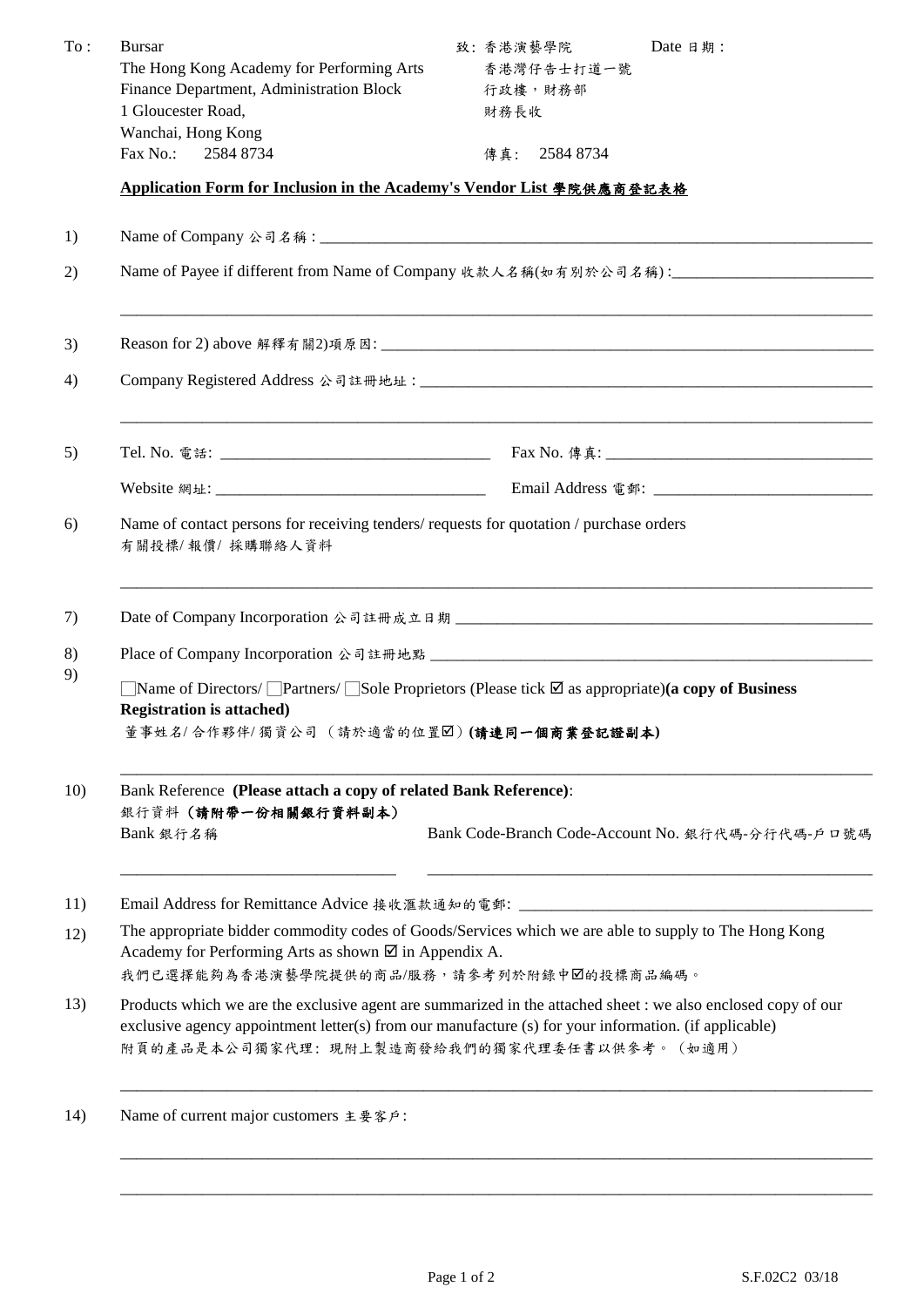| 15) | appropriate)                                                            | $\Box$ We/ $\Box$ I give below both the names of employees of the Academy and/or their families who are related to<br>us/me, or to $\Box$ our/ $\Box$ my employees and/or their families, and the nature of their relationship. (Please tick $\Box$ as |
|-----|-------------------------------------------------------------------------|--------------------------------------------------------------------------------------------------------------------------------------------------------------------------------------------------------------------------------------------------------|
|     | 係。(請於適當的位置図)                                                            | 我們/我現列出與我們/我的職員和/或其家屬及與學院職員和/或其家屬有親屬關係的名字,並與他們之間的親屬關                                                                                                                                                                                                   |
|     | None                                                                    | $\Box$ Yes,                                                                                                                                                                                                                                            |
| 16) | tick $\boxtimes$ as appropriate)                                        | $\sqrt{\text{We}}$ I understand that all employees of The Hong Kong Academy for Performing Arts are designated public<br>servant under the provisions of Prevention of Bribery Ordinance (Capt. 201 of the Laws of Hong Kong) (Please                  |
|     |                                                                         | 我們/我明白根據防止賄賂條例(第201章),所有香港演藝學院職員乃屬於"公職人員"。(請於適當的位置図)                                                                                                                                                                                                   |
| 17) | claims or loss that may arise. (Please tick $\boxtimes$ as appropriate) | $\sqrt{\text{We}}$ I hereby authorize that the Academy shall settle any invoice presented by our company by cheque drawn<br>or Bank Transfer in the name of the company referred in 2) and the Academy shall not be held responsible for any           |
|     | 索賠或損失時,學院無需承擔任何責任。 (請於適當的位置⊠)                                           | 我們/我在此授權學院所發出之支票或銀行轉賑以支付任何發票給本公司,名稱以2)項中提供的,如可能出現任何                                                                                                                                                                                                    |
| 18) | $\boxtimes$ )                                                           | In support of this application, all information given herein as above is to the best of $\Box$ our $\Box$ my knowledge, both<br>true and correct. (Please tick $\Box$ as appropriate)我們/我茲證明此申請表上述資料全部正確無誤。 (請於適當的位置                                   |
|     |                                                                         | For and on behalf of 代表                                                                                                                                                                                                                                |
|     |                                                                         |                                                                                                                                                                                                                                                        |
|     |                                                                         | Company Name and Chop 公司名稱及印鑑                                                                                                                                                                                                                          |
|     |                                                                         |                                                                                                                                                                                                                                                        |
|     |                                                                         |                                                                                                                                                                                                                                                        |
|     | For internal use only                                                   |                                                                                                                                                                                                                                                        |
|     | To be completed by the School/ Department                               |                                                                                                                                                                                                                                                        |
|     | Reason(s) for selecting this Vendor:                                    |                                                                                                                                                                                                                                                        |
|     |                                                                         |                                                                                                                                                                                                                                                        |
|     | Order to be placed to the captioned Vendor;                             |                                                                                                                                                                                                                                                        |
|     | Potential vendor for future source development;                         |                                                                                                                                                                                                                                                        |
|     | Other, (Please specify)                                                 |                                                                                                                                                                                                                                                        |
|     |                                                                         |                                                                                                                                                                                                                                                        |
|     |                                                                         |                                                                                                                                                                                                                                                        |
|     | Prepared By:                                                            | Approved By:                                                                                                                                                                                                                                           |
|     |                                                                         |                                                                                                                                                                                                                                                        |
|     |                                                                         | (Officer grade or above)                                                                                                                                                                                                                               |
|     |                                                                         |                                                                                                                                                                                                                                                        |
|     | To be completed by the Supplies Office                                  |                                                                                                                                                                                                                                                        |
|     | Checked By:                                                             | <b>Endorsed By:</b>                                                                                                                                                                                                                                    |
|     | <b>BR</b> Copy<br><b>Bank Information</b>                               |                                                                                                                                                                                                                                                        |
|     | Designation:                                                            | <b>Bursar</b>                                                                                                                                                                                                                                          |
|     | Date:                                                                   | Date:                                                                                                                                                                                                                                                  |

Date: Date: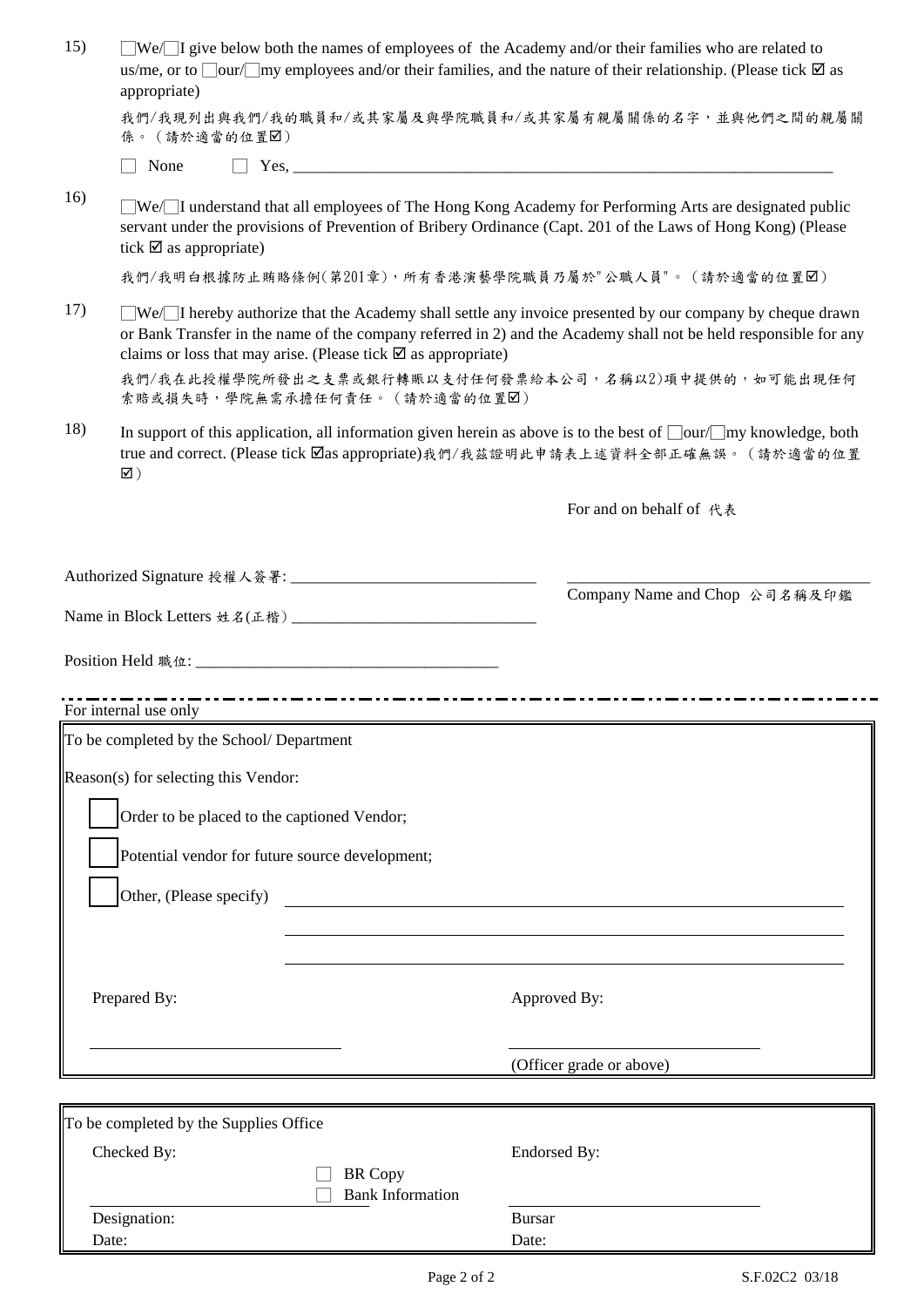|        | <b>BCC</b>                   | <b>Description</b>                                                                                    |  |  |  |
|--------|------------------------------|-------------------------------------------------------------------------------------------------------|--|--|--|
|        | <b>Access Control System</b> |                                                                                                       |  |  |  |
| □      | AC101                        | Security System - Project Amount up to HK\$75,000                                                     |  |  |  |
| □      | AC201                        | Security System - Project Amount up to HK\$75,001 to HK\$150,000                                      |  |  |  |
| $\Box$ | AC301                        | Security System - Project Amount up to HK\$150,001 to HK\$2,000,000                                   |  |  |  |
| $\Box$ | AC401                        | Security System - Others                                                                              |  |  |  |
|        | <b>Audio Equipment</b>       |                                                                                                       |  |  |  |
| □      | <b>AE101</b>                 | Audio Equipment - General-Home Audio                                                                  |  |  |  |
| $\Box$ | AE201                        | Audio Equipment - Professional                                                                        |  |  |  |
| $\Box$ | AE401                        | Audio Equipment - Accessories & Spare Parts                                                           |  |  |  |
| $\Box$ | <b>AE501</b>                 | Audio Equipment - General Audio Supplies & Installation Work                                          |  |  |  |
| $\Box$ | AE502                        | Audio Equipment - Professional Audio Supplies & Installation Work                                     |  |  |  |
| $\Box$ | AE601                        | Audio Equipment - Misc. - Audio Cable                                                                 |  |  |  |
| $\Box$ | AE602                        | Audio Equipment - Misc. - Audio Components                                                            |  |  |  |
|        |                              | <b>Antique/Sculpture &amp; Statue</b>                                                                 |  |  |  |
| □      | AS001                        | Sculpture & Statue                                                                                    |  |  |  |
| $\Box$ | AS002                        | Antique                                                                                               |  |  |  |
|        | <b>Building Works</b>        |                                                                                                       |  |  |  |
| $\Box$ | <b>BW109</b>                 | General Building Works - Project Amount Up to HK\$75,000                                              |  |  |  |
| $\Box$ | <b>BW209</b>                 | General Building Works - Project Amount from HK\$75,001 to HK\$150,000                                |  |  |  |
| $\Box$ | <b>BW309</b>                 | General Building Works - Project Amount from HK\$150,001 to HK\$2,000,00                              |  |  |  |
| $\Box$ | <b>BW409</b>                 | General Building Works - Project Amount from HK\$150,001 to HK\$2,000,00 requiring Registered General |  |  |  |
|        |                              | <b>Building Contractor</b>                                                                            |  |  |  |
| $\Box$ | <b>BW509</b>                 | General Building Works - Others                                                                       |  |  |  |
| □      | <b>BW101</b>                 | Mechanical and Ventilation Works - Project Amount Up to HK\$75,000                                    |  |  |  |
| $\Box$ | <b>BW201</b>                 | Mechanical and Ventilation Works - Project Amount from HK\$75,001 to HK\$150,000                      |  |  |  |
| $\Box$ | <b>BW301</b>                 | Mechanical and Ventilation Works - Project Amount from HK\$150,001 to HK\$2,000,00                    |  |  |  |
| □      | <b>BW401</b>                 | Mechanical and Ventilation Works - Others                                                             |  |  |  |
| □      | <b>BW102</b>                 | Electrical Works - Project Amount Up to HK\$75,000                                                    |  |  |  |
| □      | <b>BW202</b>                 | Electrical Works - Project Amount from HK\$75,001 to HK\$150,000                                      |  |  |  |
| $\Box$ | <b>BW302</b>                 | Electrical Works - Project Amount from HK\$150,001 to HK\$2,000,00                                    |  |  |  |
| □      | <b>BW402</b>                 | <b>Electrical Works - Others</b>                                                                      |  |  |  |
| $\Box$ | <b>BW103</b>                 | Fire Services Works - Project Amount Up to HK\$75,000                                                 |  |  |  |
| □      | <b>BW203</b>                 | Fire Services Works - Project Amount from HK\$75,001 to HK\$150,000                                   |  |  |  |
| □      | <b>BW303</b>                 | Fire Services Works - Project Amount from HK\$150,001 to HK\$2,000,00                                 |  |  |  |
| $\Box$ | <b>BW403</b>                 | Fire Services Works - Others                                                                          |  |  |  |
| $\Box$ | <b>BW106</b>                 | Plumbing and Drainage Works - Project Amount Up to HK\$75,000                                         |  |  |  |
| $\Box$ | <b>BW206</b>                 | Plumbing and Drainage Works - Project Amount from HK\$75,001 to HK\$150,000                           |  |  |  |
| $\Box$ | <b>BW306</b>                 | Plumbing and Drainage Works - Project Amount from HK\$150,001 to HK\$2,000,00                         |  |  |  |
| $\Box$ | <b>BW406</b>                 | Plumbing and Drainage Works - Others                                                                  |  |  |  |
| □      | <b>BW108</b>                 | Gas                                                                                                   |  |  |  |
| □      | <b>BW509</b>                 | <b>Waterproofing Works</b>                                                                            |  |  |  |
| $\Box$ | <b>BW609</b>                 | Raised Floor & Suspended/False Ceiling Installation                                                   |  |  |  |
| $\Box$ | <b>BW709</b>                 | <b>Ground Investigation Works</b>                                                                     |  |  |  |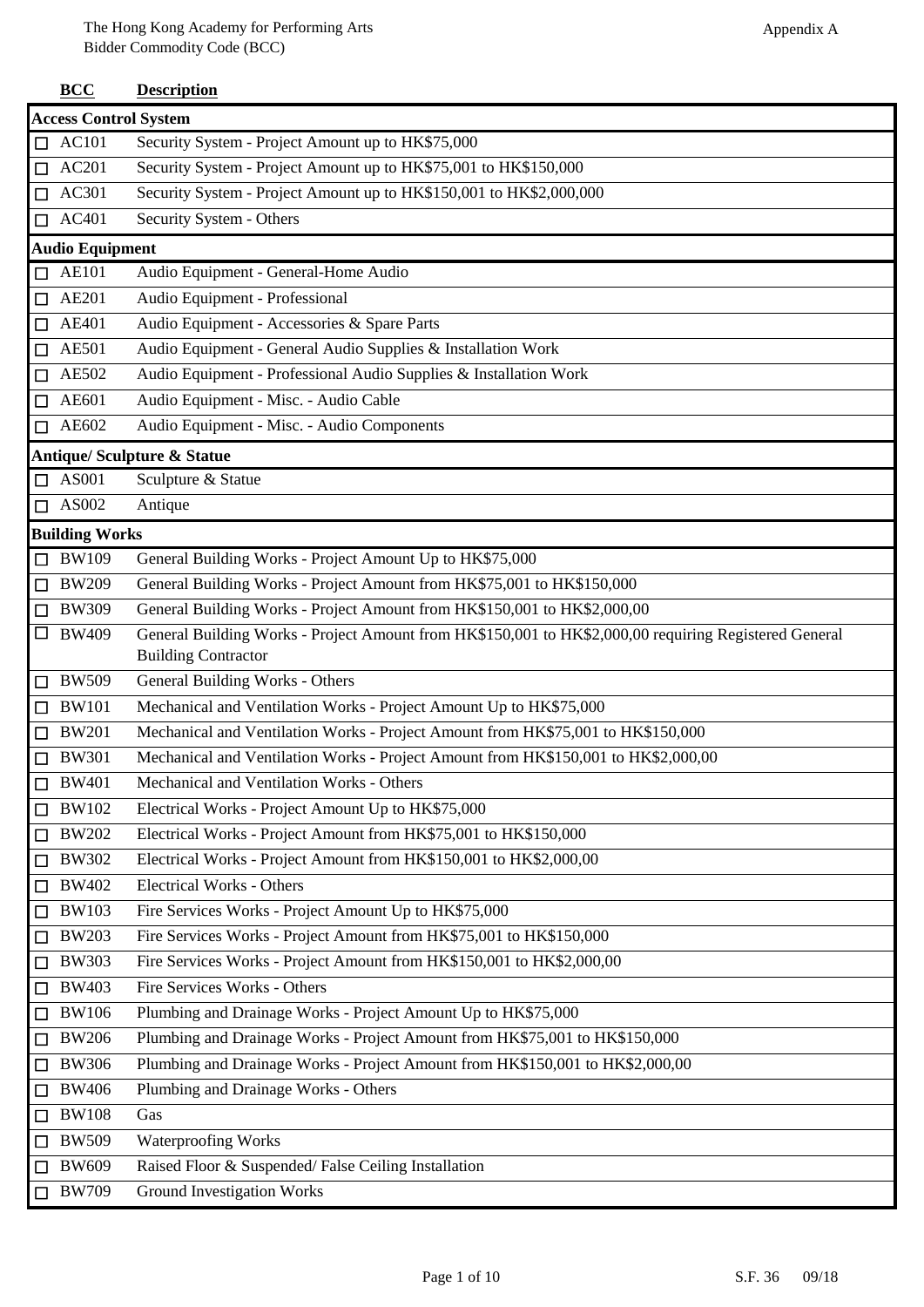**BCC Description**

|        | <b>CCTV System</b>          |                                                                           |  |  |
|--------|-----------------------------|---------------------------------------------------------------------------|--|--|
|        | $\Box$ CC101                | CCTV System - CCTV, Digital Video Recorder                                |  |  |
|        |                             | <b>Computer Equipment/Software</b>                                        |  |  |
|        | $\Box$ CE101                | Computer Equipment - Personal - PC                                        |  |  |
|        | $\Box$ CE102                | Computer Equipment - Personal - Apple Computer                            |  |  |
|        | $\Box$ CE201                | Computer Equipment - Server Hardware                                      |  |  |
|        | $\Box$ CE301                | Computer Equipment - Monitor - General Monitor                            |  |  |
|        | $\Box$ CE302                | Computer Equipment - Monitor - Apple Monitor                              |  |  |
|        | $\Box$ CE401                | Computer Equipment - Printer - Dot Matrix Printer                         |  |  |
|        | $\Box$ CE402                | Computer Equipment - Printer - Inkjet/ LaserJet Printer                   |  |  |
|        | $\Box$ CE403                | Computer Equipment - Plotter                                              |  |  |
|        | $\Box$ CE501                | Computer Equipment - Disk Drive - General Disk Drive                      |  |  |
|        | $\Box$ CE502                | Computer Equipment - Disk Drive - Apple Disk Drive                        |  |  |
|        | $\Box$ CE601                | Computer Equipment - Software - Software for Win/Mac                      |  |  |
|        | $\Box$ CE602                | Computer Equipment - Software - Apple Software                            |  |  |
|        | $\Box$ CE603                | Computer Equipment - Software - Sound Software & Accessories for Software |  |  |
|        | $\Box$ CE604                | Computer Equipment - Software - AutoCAD Software                          |  |  |
|        | $\Box$ CE605                | Computer Equipment - Software - Video Editing Software                    |  |  |
|        | $\Box$ CE801                | Computer Equipment - Notebook - General Notebook                          |  |  |
|        | $\Box$ CE802                | Computer Equipment - Notebook - Apple Notebook                            |  |  |
| $\Box$ | <b>CE803</b>                | Computer Equipment - Tablet                                               |  |  |
| $\Box$ | <b>CE901</b>                | Computer Equipment - Networking & Security - Network Infrastructure       |  |  |
|        | $\Box$ CE902                | Computer Equipment - Networking & Security - Security Infrastructure      |  |  |
|        | $\Box$ CE1001               | Computer Equipment - Accessories & Peripherals                            |  |  |
|        | $\Box$ CE1002               | Computer Equipment - Apple Accessories & Peripherals                      |  |  |
|        | $\Box$ CE1101               | Computer Equipment - Rackmount Drawer                                     |  |  |
|        | $\Box$ CE1201               | Computer Equipment - Scanner/ Barcode Reader                              |  |  |
|        | $\Box$ CE1301               | Computer Equipment - Network Attached Storage                             |  |  |
|        | <b>Car Park System</b>      |                                                                           |  |  |
|        | $\Box$ CP001                | Car Park System                                                           |  |  |
|        | <b>Communication System</b> |                                                                           |  |  |
|        | $\Box$ CS201                | Communication - Intercom                                                  |  |  |
|        | $\Box$ CS301                | Communication - Mobile Radio                                              |  |  |
|        | $\Box$ CS401                | Communication - Telecommunication                                         |  |  |
| $\Box$ | CS601                       | Communication - Pager/Mobile Phone/Phone                                  |  |  |
|        | $\Box$ CS007                | Communication - Misc.                                                     |  |  |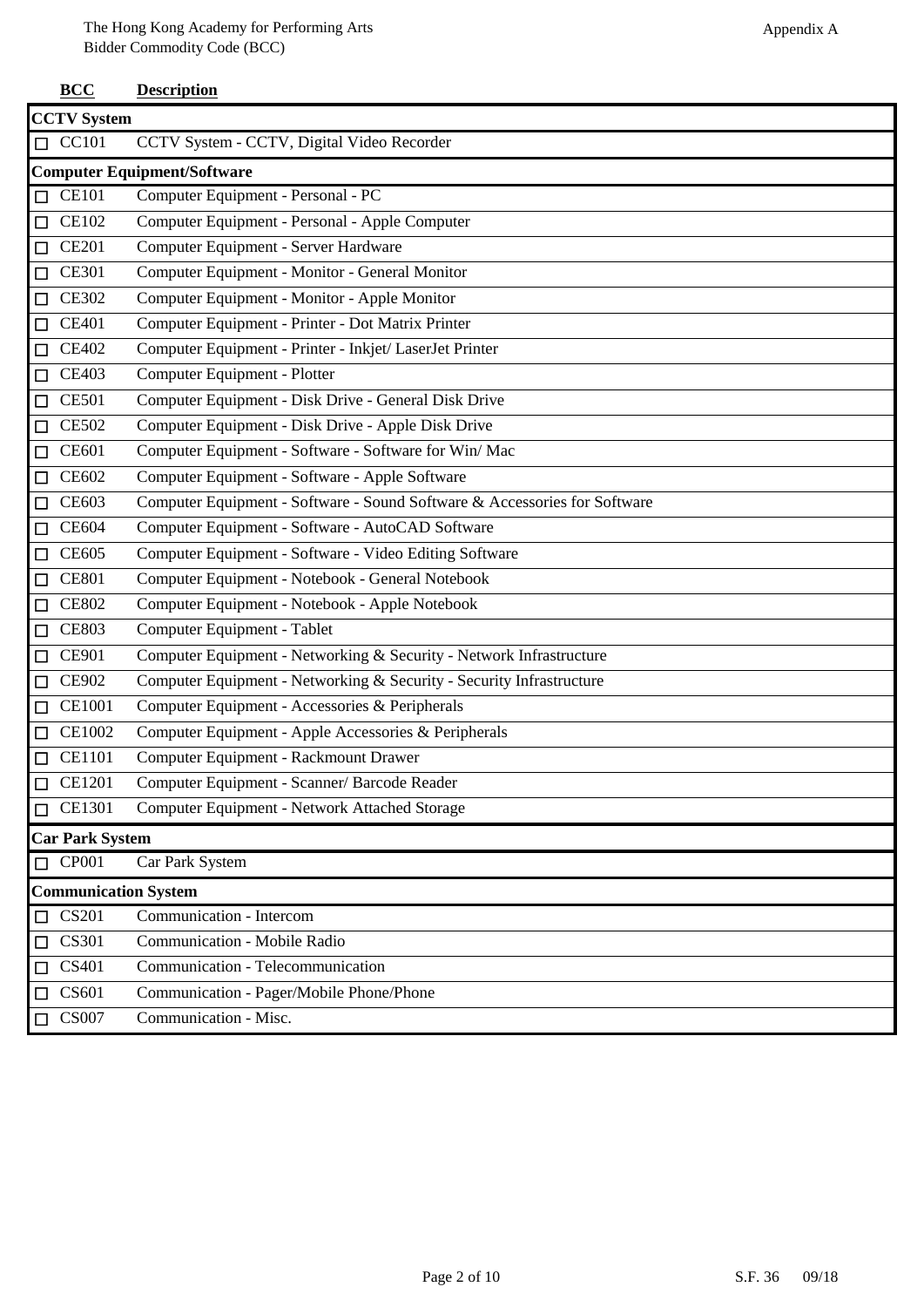|        | <b>BCC</b>              | <b>Description</b>                                                                                     |  |  |  |
|--------|-------------------------|--------------------------------------------------------------------------------------------------------|--|--|--|
|        | <b>Electrical</b>       |                                                                                                        |  |  |  |
| □      | <b>EL101</b>            | Electrical - Battery (Alkaline)                                                                        |  |  |  |
| $\Box$ | EL102                   | Electrical - Lithium Battery (Camera)                                                                  |  |  |  |
| $\Box$ | <b>EL103S</b>           | Electrical - Rechargeable Battery and Changer                                                          |  |  |  |
| $\Box$ | EL104                   | Electrical - Rechargeable Battery with soldering tags                                                  |  |  |  |
| $\Box$ | EL105                   | Electrical - VRLA/ Sealed Lead Acid Battery                                                            |  |  |  |
| $\Box$ | <b>EL106S</b>           | Electrical - Flooded Batteries for Aerial Lifting Platform                                             |  |  |  |
| $\Box$ | EL201                   | Electrical - General Electrical Products (Socket, Plug, Fuse, Bulbs, Power cable and Electrical parts) |  |  |  |
| □      | EL301                   | Electrical - Lamp Bulbs for Stage Lighting                                                             |  |  |  |
| □      | EL401                   | Electrical - Cable for Lighting                                                                        |  |  |  |
| $\Box$ | <b>EL501</b>            | Electrical - Uninterrupted Power Supply (UPS)                                                          |  |  |  |
| □      | <b>EL007</b>            | Electrical - Miscellaneous                                                                             |  |  |  |
| $\Box$ | <b>EL103S</b>           | Special Lighting                                                                                       |  |  |  |
| $\Box$ | <b>EL105C</b>           | Uninterrupted Power Supply (UPS) - Maintenance                                                         |  |  |  |
| $\Box$ | <b>EL106</b>            | Electrical - Miscellaneous                                                                             |  |  |  |
|        |                         | <b>Electronic Musical Instrument</b>                                                                   |  |  |  |
| $\Box$ | <b>EM101</b>            | <b>Electronic Musical Instrument</b>                                                                   |  |  |  |
|        | <b>Furniture</b>        |                                                                                                        |  |  |  |
| □      | <b>FE301</b>            | Furniture - Office Desk, Filing Cabinet & Pedestal - Clerical                                          |  |  |  |
| □      | FE302                   | Furniture - Office Desk, Filing Cabinet & Pedestal - Executive                                         |  |  |  |
| $\Box$ | FE401                   | Furniture - Office Chair                                                                               |  |  |  |
| □      | FE402                   | Furniture - Sofa                                                                                       |  |  |  |
| □      | FE601                   | Furniture - Outdoor & Fittings                                                                         |  |  |  |
| □      | FE901                   | Furniture - Fixture & Fittings                                                                         |  |  |  |
| $\Box$ | FE1001                  | Furniture - Wooden Bed                                                                                 |  |  |  |
| $\Box$ | FE1002                  | Furniture - AV Equipment Rack                                                                          |  |  |  |
| □      | FE1003                  | Furniture - Computer Equipment Rack                                                                    |  |  |  |
| □      | FE1004                  | Furniture - Cutting Table                                                                              |  |  |  |
|        | <b>General Supplies</b> |                                                                                                        |  |  |  |
| □      | <b>GL101</b>            | General Supplies - Cone Paper Cup                                                                      |  |  |  |
| □      | GL201                   | General Supplies - Water Dispenser and Distill Water                                                   |  |  |  |
| □      | GL202                   | General Supplies - Drinking Fountain and accessories                                                   |  |  |  |
|        | <b>Gardening</b>        |                                                                                                        |  |  |  |
| □      | GR001                   | Gardening - Garden Plant                                                                               |  |  |  |
| □      | GR002                   | Gardening - Artificial Plant                                                                           |  |  |  |
| □      | GR003                   | Gardening - Fertilizer                                                                                 |  |  |  |
| $\Box$ | GR004                   | Gardening - Misc.                                                                                      |  |  |  |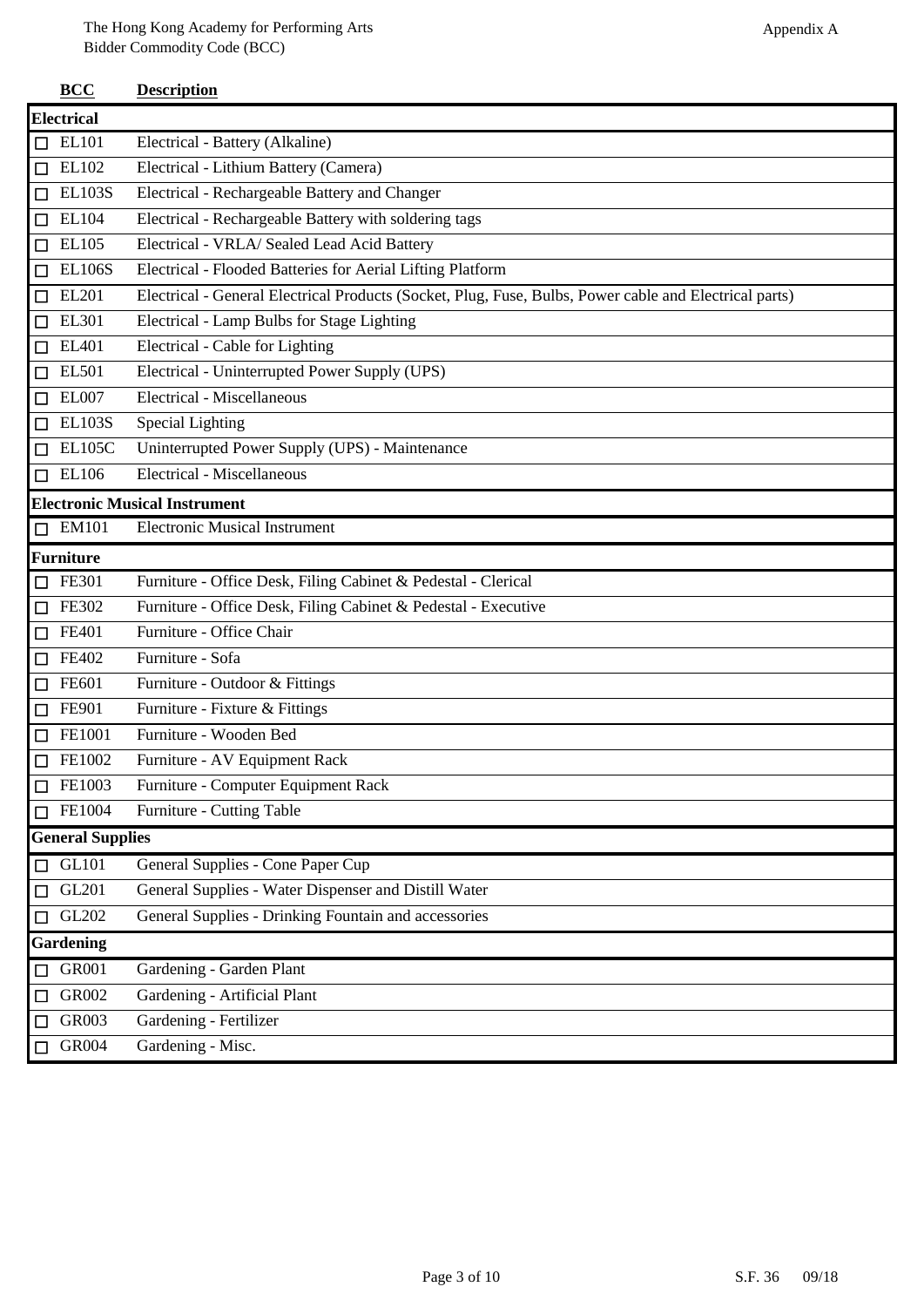|        | $\bf{B} \bf{C} \bf{C}$      | <b>Description</b>                                     |  |  |  |
|--------|-----------------------------|--------------------------------------------------------|--|--|--|
|        | <b>Services</b>             |                                                        |  |  |  |
|        | $\Box$ GS101                | Services - Cleaning                                    |  |  |  |
|        | $\Box$ GS201                | Services - Cleaning - Others                           |  |  |  |
| $\Box$ | GS102                       | Services - Pest Control                                |  |  |  |
|        | $\Box$ GS202                | Services - Pest Control - Others                       |  |  |  |
|        | $\Box$ GS301                | Services - Removal                                     |  |  |  |
| $\Box$ | GS501                       | Services - Document Scanning                           |  |  |  |
| $\Box$ | GS502                       | Services - Micro Film Scanning                         |  |  |  |
|        | $\Box$ GS601                | Services - Photographer                                |  |  |  |
| $\Box$ | GS602                       | Services - Photo Development                           |  |  |  |
| $\Box$ | GS007                       | Services - Forwarder                                   |  |  |  |
| $\Box$ | GS801                       | Services - Stage Makeup                                |  |  |  |
| $\Box$ | GS009                       | Services - Legal                                       |  |  |  |
| $\Box$ | GS010                       | Services - Misc.                                       |  |  |  |
| $\Box$ | GS111                       | Services - Project Consultancy                         |  |  |  |
|        | $\Box$ GS211                | Services - Acoustic Consultancy                        |  |  |  |
|        | $\Box$ GS1201               | Services - Network & Broadband                         |  |  |  |
| $\Box$ | GS013                       | Services - Gardening (Landscape)                       |  |  |  |
|        | $\Box$ GS1401               | Services - Security                                    |  |  |  |
|        | $\Box$ GS1501               | Services - Limousine Service                           |  |  |  |
|        | $\Box$ GS1601               | Services - Distribution Service                        |  |  |  |
| $\Box$ | GS1701                      | Services - Shuttle Bus Service                         |  |  |  |
| $\Box$ | GS1801                      | Services - Calligrapher                                |  |  |  |
| $\Box$ | GS1901                      | Services - Newsclipping                                |  |  |  |
| $\Box$ | GS2001                      | Services - English Editor                              |  |  |  |
| $\Box$ | GS2101                      | Services - Translator                                  |  |  |  |
|        | $\Box$ GS2201               | Services - Disc Authoring/ Replication                 |  |  |  |
|        | $\Box$ GS2301               | Services - Corporate Video                             |  |  |  |
| $\Box$ | GS2401                      | Services - Enews Platform                              |  |  |  |
|        | <b>Electrical Appliance</b> |                                                        |  |  |  |
|        | $\Box$ HA101                | Electrical Appliance - Appliance & Accessories         |  |  |  |
|        | <b>Handling Equipment</b>   |                                                        |  |  |  |
|        | $\Box$ HE101                | Handling Equipment - Crane/ Hoist/ Chainblock          |  |  |  |
|        | $\Box$ HE201                | Handling Equipment - Special Made                      |  |  |  |
|        | $\Box$ HE202                | Handling Equipment - Book Trolley                      |  |  |  |
| $\Box$ | <b>HE203</b>                | Handling Equipment - Hand Trolley                      |  |  |  |
| $\Box$ | <b>HE204</b>                | Handling Equipment - Flight Case                       |  |  |  |
| $\Box$ | <b>HE301</b>                | Handling Equipment - Personal Lift                     |  |  |  |
| $\Box$ | <b>HE401</b>                | Handling Equipment - Storage Racks/ Shelves/ Container |  |  |  |
| $\Box$ | <b>HE008</b>                | Handling Equipment - Misc.                             |  |  |  |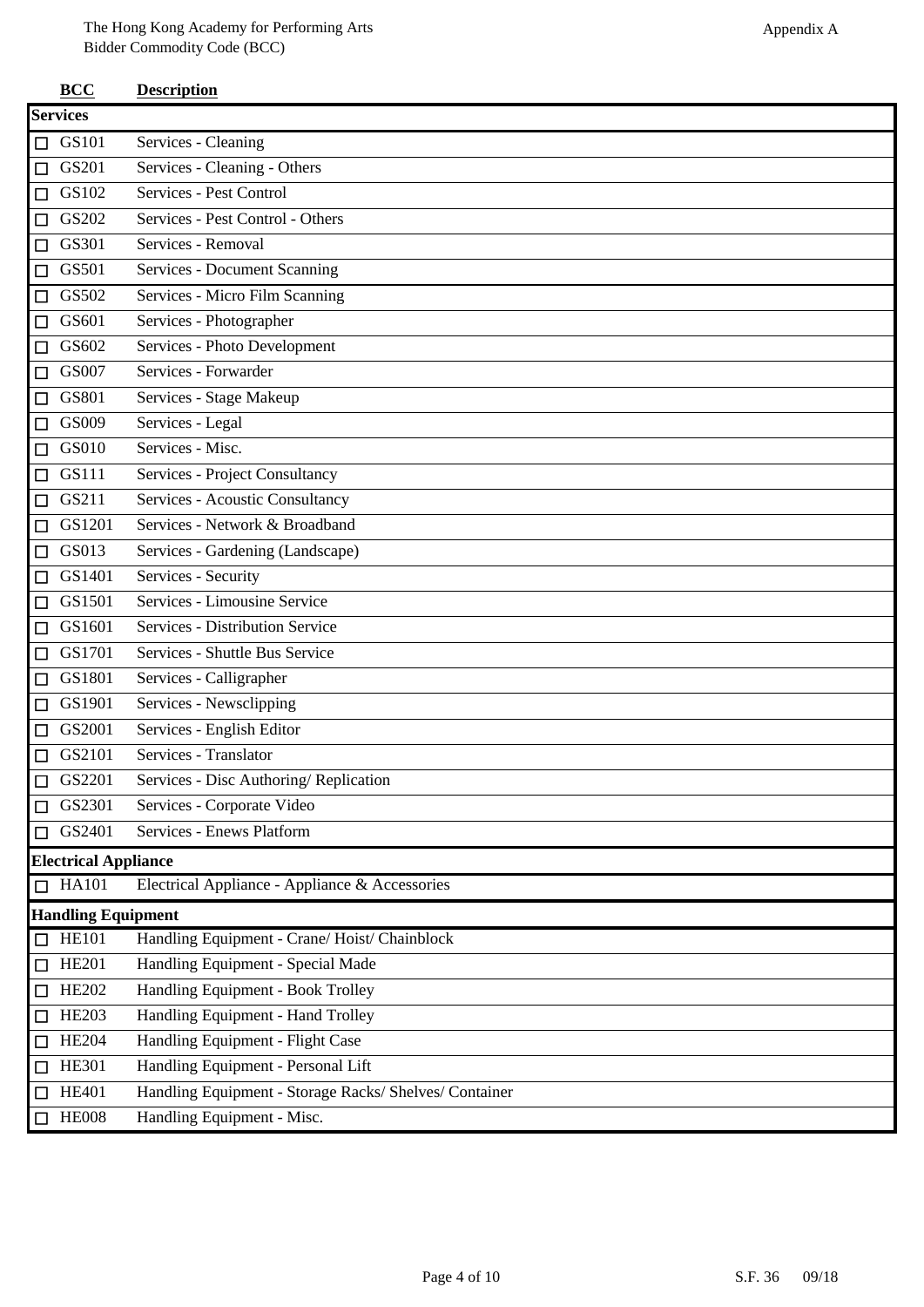|        | <b>Cleaning Supplies</b> |                                                                                             |  |
|--------|--------------------------|---------------------------------------------------------------------------------------------|--|
|        | $\Box$ HS101             | Cleaning Supplies - Soap/ Liquid/ Hand Soap                                                 |  |
|        | $\Box$ HS201             | Cleaning Supplies - Paper Towel/Toilet Paper                                                |  |
|        | $\Box$ HS301             | Cleaning Supplies - Detergent/ Washing Powder/ Toilet Bowl Cleaner/ Kitchen Cleaner/ Bleach |  |
| $\Box$ | <b>HS401</b>             | Cleaning Supplies - Sanitaryware (Floor mop/Towel/Brush/Dust pan & Gloves)                  |  |
|        | $\Box$ HS402             | Cleaning Supplies - Sanitaryware (Water Saving Device)                                      |  |
| $\Box$ | <b>HS403</b>             | Cleaning Supplies - Sanitaryware (Flushing water value)                                     |  |
|        | $\Box$ HS404             | Cleaning Supplies - Sanitaryware (Bathroom and Kitchen)                                     |  |
| $\Box$ | <b>HS501</b>             | Cleaning Supplies - Misc. (Waste container)                                                 |  |
| $\Box$ | <b>HS502</b>             | Cleaning Supplies - Misc. (Cleaning tools)                                                  |  |
|        | $\Box$ HS503             | Cleaning Supplies - Misc. (Chemical)                                                        |  |
| $\Box$ | <b>HS504</b>             | Cleaning Supplies - Misc. (Plastic Bag)                                                     |  |
|        | $\Box$ HS601             | Cleaning Supplies - Toilet Seat Cleaner                                                     |  |
|        | $\Box$ HS701             | Cleaning Supplies - Infrared Alcoholic Hand Washer                                          |  |
|        | <b>Maintenance</b>       |                                                                                             |  |
|        | $\Box$ MA101             | Maintenance - Lifts & Escalators                                                            |  |
|        | $\Box$ MA201             | Maintenance - Lifts & Escalators - Others                                                   |  |
|        | $\Box$ MA002             | Maintenance - Gondolas & Scaffold                                                           |  |
|        |                          | <b>Chinese Musical Instrument</b>                                                           |  |
|        | $\Box$ MC101             | <b>Chinese Musical Instrument</b>                                                           |  |
|        | $\Box$ MC201             | Chinese Musical Instrument - Misc.                                                          |  |
|        |                          | <b>Medical Equipment &amp; Supplies</b>                                                     |  |
|        | $\Box$ ME201             | Supplies - Medicine & Clinical supplies                                                     |  |
|        | <b>MVAC</b> System       |                                                                                             |  |
|        | $\Box$ MV001             | Air System - Air Handling Unit                                                              |  |
|        | $\Box$ MV002             | Air System - Primary Air Unit                                                               |  |
|        | $\Box$ MV003             | Air System - Fan Coil Unit                                                                  |  |
|        | $\Box$ MV004             | Air System - Variable air Volume Boxes                                                      |  |
| $\Box$ | <b>MV005</b>             | Ventilation - Supply air Fans                                                               |  |
| $\Box$ | <b>MV006</b>             | Ventilation - Exhaust Air Fans                                                              |  |
| $\Box$ | <b>MV007</b>             | <b>Ventilation - Fire Dampers</b>                                                           |  |
| $\Box$ | <b>MV008</b>             | Heating - Hot Water Boilers                                                                 |  |
| $\Box$ | <b>MV009</b>             | Heating - Heater batteries                                                                  |  |
| $\Box$ | <b>MV010</b>             | HVAC - Automatic Control System                                                             |  |
| $\Box$ | <b>MV011</b>             | Chiller - System                                                                            |  |
| $\Box$ | <b>MV012</b>             | Air Condition/Ventilation System - Misc. (Dehumidifier etc.)                                |  |
| $\Box$ | <b>MV013</b>             | Air System - Variable Refrigerant Volume Unit                                               |  |
| $\Box$ | MV1401                   | <b>MVAC</b> - Material Supplies                                                             |  |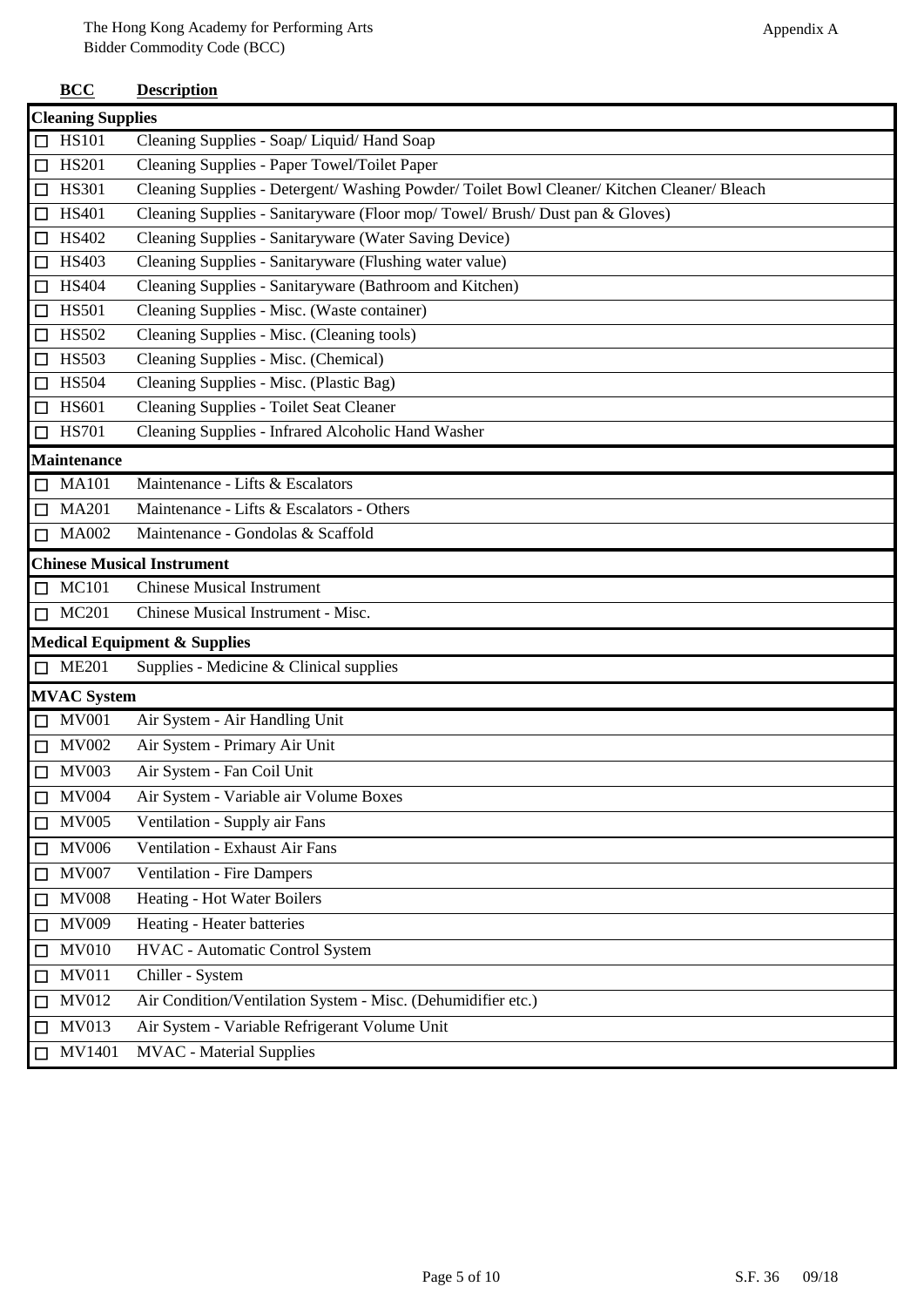|        | <b>BCC</b>                        | <b>Description</b>                                                           |  |  |  |
|--------|-----------------------------------|------------------------------------------------------------------------------|--|--|--|
|        | <b>Western Musical Instrument</b> |                                                                              |  |  |  |
| $\Box$ | <b>MW101</b>                      | Western Musical Instrument - String                                          |  |  |  |
| □      | <b>MW201</b>                      | Western Musical Instrument - Wind                                            |  |  |  |
| $\Box$ | <b>MW301</b>                      | <b>Western Musical Instrument - Brass</b>                                    |  |  |  |
| □      | <b>MW401</b>                      | <b>Western Musical Instrument - Percussion</b>                               |  |  |  |
| $\Box$ | <b>MW501</b>                      | Western Musical Instrument - Harp                                            |  |  |  |
| $\Box$ | MW601                             | Western Musical Instrument - Keyboard                                        |  |  |  |
| $\Box$ | <b>MW701</b>                      | Piano                                                                        |  |  |  |
| $\Box$ | <b>MW801</b>                      | Western Musical Instrument - Misc.                                           |  |  |  |
|        | <b>Machinery</b>                  |                                                                              |  |  |  |
| $\Box$ | <b>MY001</b>                      | Machinery - Hydraulic                                                        |  |  |  |
| $\Box$ | <b>MY201</b>                      | Machinery - Motor                                                            |  |  |  |
| $\Box$ | MY401                             | Machinery - Welding                                                          |  |  |  |
| $\Box$ | <b>MY501</b>                      | Machinery - Woodwork                                                         |  |  |  |
| $\Box$ | MY601                             | Machinery - Precision Cutting & Drilling Machine                             |  |  |  |
| $\Box$ | <b>MY007</b>                      | Machinery - Workshop (Major)                                                 |  |  |  |
| $\Box$ | <b>MY801</b>                      | Machinery - Sewing and Overlocking Machine                                   |  |  |  |
| □      | MY901                             | Machinery - Forming                                                          |  |  |  |
| $\Box$ | MY1001                            | Machinery - Pump                                                             |  |  |  |
| $\Box$ | MY1002                            | Machinery - Pump accessories (Valve)                                         |  |  |  |
| $\Box$ | MY1101                            | Machinery - Drilling & Cutting                                               |  |  |  |
| $\Box$ | MY012                             | Machinery - Misc.                                                            |  |  |  |
|        | <b>Office Equipment</b>           |                                                                              |  |  |  |
| $\Box$ | <b>OE401</b>                      | Office Equipment - Paper Shredder                                            |  |  |  |
| □      | <b>OE501</b>                      | Office Equipment - Copier                                                    |  |  |  |
| $\Box$ | <b>OE601</b>                      | Office Equipment - Facsimile Machine                                         |  |  |  |
|        | <b>OE701</b>                      | Office Equipment - Typewriter                                                |  |  |  |
| $\Box$ | <b>OE801</b>                      | Office Equipment - Clock                                                     |  |  |  |
| $\Box$ | <b>OE901</b>                      | Office Equipment - Binding Machine                                           |  |  |  |
| □      | <b>OE1001</b>                     | <b>Office Equipment - Franking Machine</b>                                   |  |  |  |
| □      | <b>OE1101</b>                     | Office Equipment - Laminating Machine                                        |  |  |  |
| □      | <b>OE1301</b>                     | Office Equipment - Scale                                                     |  |  |  |
| □      | <b>OE014</b>                      | Office Equipment - Misc.                                                     |  |  |  |
|        | <b>Other Equipment</b>            |                                                                              |  |  |  |
| ப      | <b>OT101</b>                      | Other Equipment - Catering/Kitchen                                           |  |  |  |
| □      | OT301                             | Other Equipment - Power Meter/ Oscilloscope/ Testing Equipment/ A/V Analyzer |  |  |  |
| □      | <b>OT701</b>                      | Other Equipment - Printing                                                   |  |  |  |
| $\Box$ | OT801                             | Other Equipment - Cleaning                                                   |  |  |  |
| □      | OT014                             | Other Equipment - Misc.                                                      |  |  |  |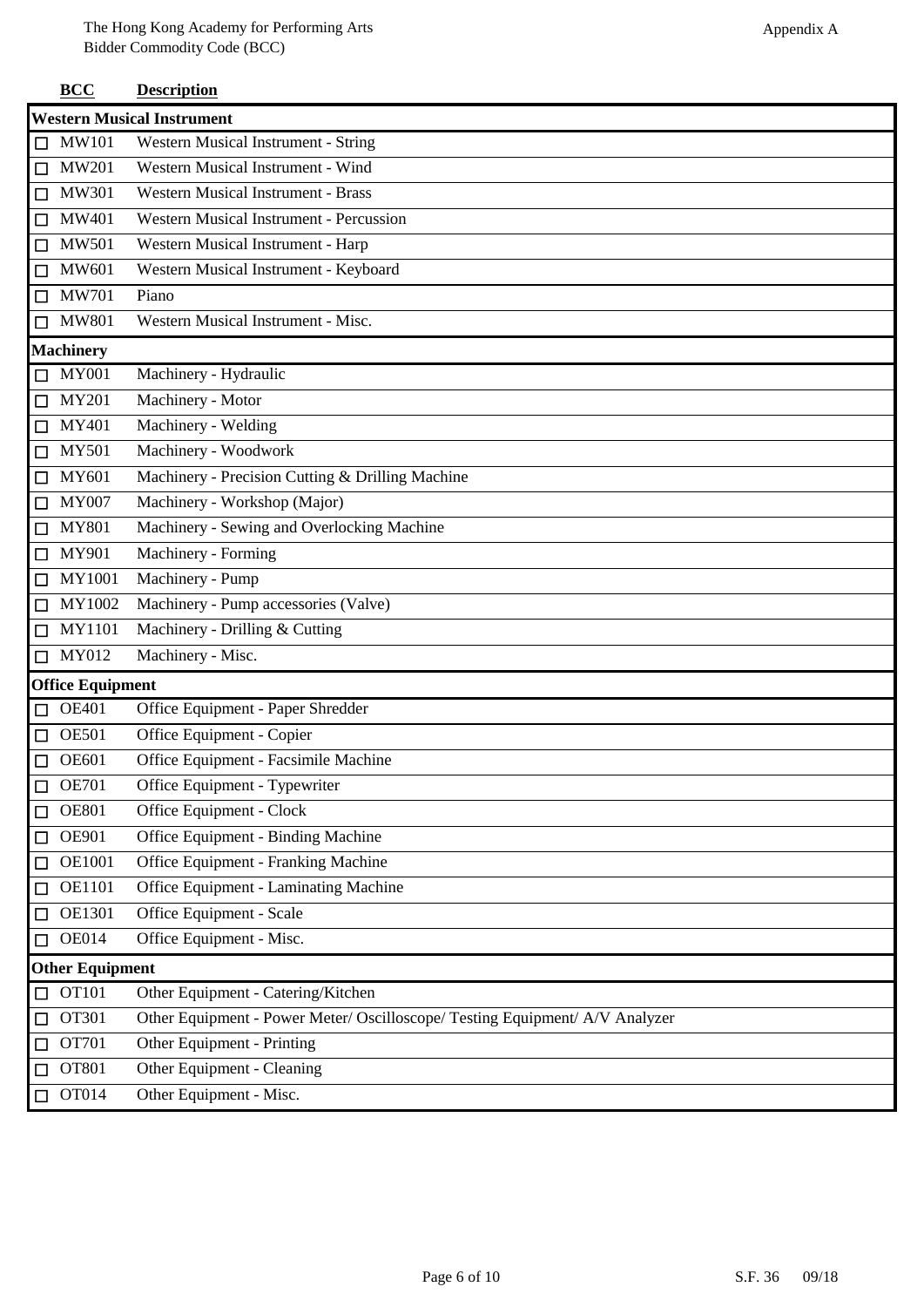## **BCC Description**

|        | <b>Plant Equipment</b>  |                                                        |  |
|--------|-------------------------|--------------------------------------------------------|--|
| $\Box$ | <b>PE001</b>            | Plant Equipment - Generator                            |  |
| □      | <b>PE101</b>            | Plant Equipment - Generator - Maintenance              |  |
| □      | <b>PE105</b>            | Plant Equipment - Water Treatment for MVAC System      |  |
| $\Box$ | <b>PE002</b>            | Plant Equipment - Air-conditioning                     |  |
| $\Box$ | <b>PE003</b>            | Plant Equipment - Building Automation System           |  |
| $\Box$ | <b>PE401</b>            | Plant Equipment - Laundry Equipment                    |  |
| $\Box$ | <b>PE005</b>            | Plant Equipment - Misc.                                |  |
|        |                         | <b>Physiotherapy Equipment</b>                         |  |
| $\Box$ | PH101                   | Physiotherapy Equipment - Therapeutic                  |  |
| $\Box$ | PH102                   | Physiotherapy Equipment - Rehabilitation               |  |
| $\Box$ | PH103                   | Physiotherapy Equipment - Gymnastic                    |  |
| □      | PH201                   | Physiotherapy Equipment - Fitness or Exercise Supplies |  |
| $\Box$ | PH301                   | Physiotherapy Equipment - Supplies (Bandage)           |  |
| □      | PH302                   | Physiotherapy Equipment - Supplies (Heat Pack)         |  |
| $\Box$ | PH303                   | Physiotherapy Equipment - Supplies (Couch roll)        |  |
| $\Box$ | PH304                   | Physiotherapy Equipment - Supplies (Tape)              |  |
|        | <b>Printing Service</b> |                                                        |  |
|        | $\Box$ PR101            | Printing - General                                     |  |
| $\Box$ | PR201                   | Printing - Poster, Leaflet and Booklets                |  |
| □      | <b>PR202</b>            | Printing - Book                                        |  |
| $\Box$ | PR301                   | Printing - Computer Forms                              |  |
| □      | PR401                   | Printing - Design (Academy News)                       |  |
| □      | PR402                   | Printing - Design (Poster/Leaflet)                     |  |
| $\Box$ | PR403                   | Printing - Design (Poster/ Leaflet-Dance)              |  |
| □      | PR404                   | Printing - Design (House Programme)                    |  |
|        | $\Box$ PR405            | Printing - Design (Special Project)                    |  |
| $\Box$ | PR406                   | Printing - Design (Adaptation)                         |  |
| □      | PR407                   | Printing - Design (eNews)                              |  |
| □      | <b>PR408</b>            | Printing - Design (General)                            |  |
| □      | PR409                   | Printing - Design (Poster/ Leaflet-Drama)              |  |
| □      | <b>PR005</b>            | Printing - Misc.                                       |  |
| □      | PR601                   | Printing - CD-ROM/ VCD/ Blu-Ray Production             |  |
| $\Box$ | <b>PR701</b>            | Printing - Plastic File                                |  |
|        | <b>Publication</b>      |                                                        |  |
|        | <b>PU101</b>            | Periodicals - Newspaper/Magazine                       |  |
| □      | <b>PU201</b>            | Non-print Materials                                    |  |
| □      | PU301                   | Books/Subscription (Supplies Office)                   |  |
| $\Box$ | PU302                   | Books/Subscription (Library)                           |  |
| $\Box$ | <b>PU004</b>            | Publication - Misc.                                    |  |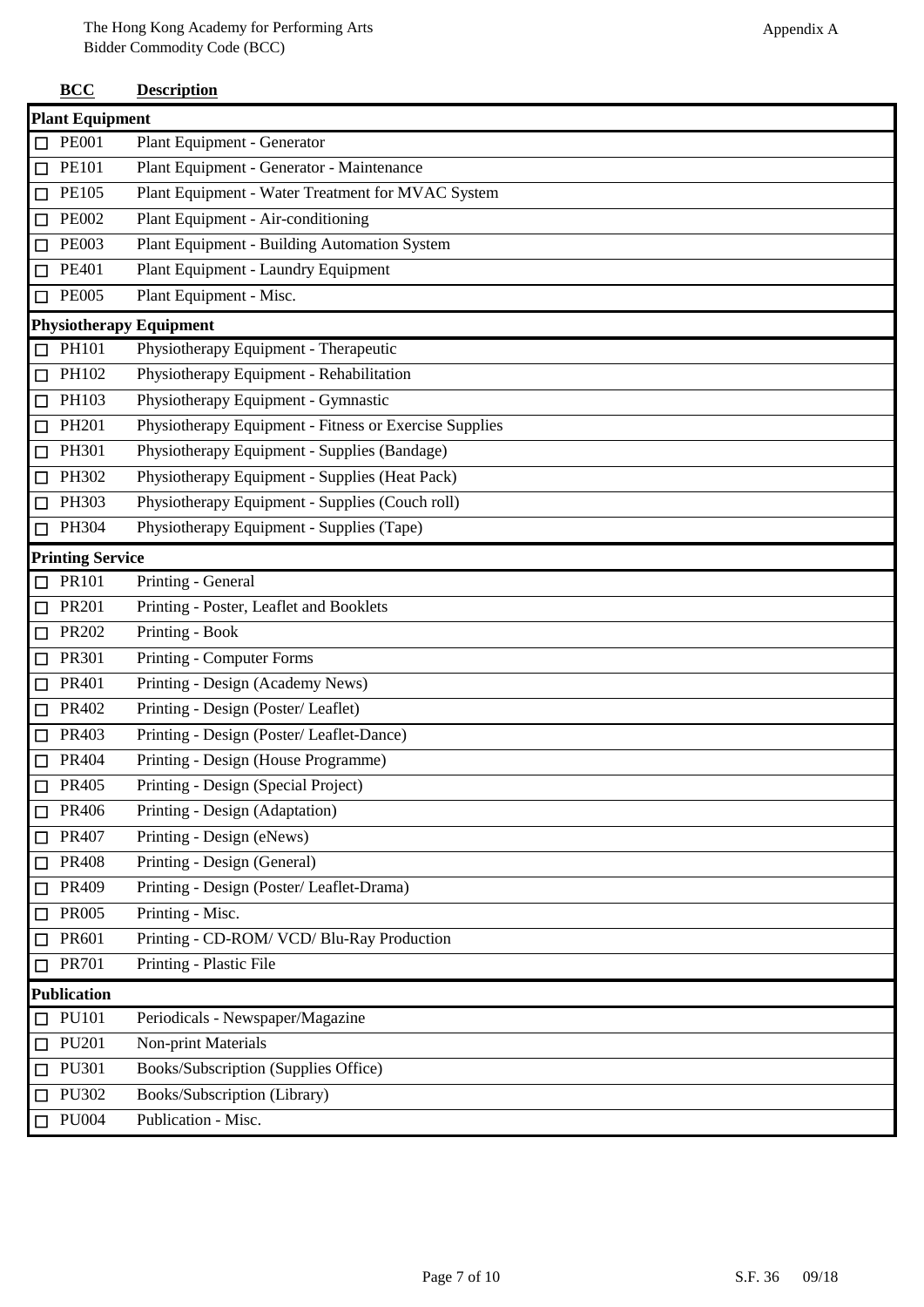|                             | <b>BCC</b>                 | <b>Description</b>                                                            |  |  |
|-----------------------------|----------------------------|-------------------------------------------------------------------------------|--|--|
|                             | <b>Promotion Materials</b> |                                                                               |  |  |
| □                           | <b>RS101</b>               | Promotion Material - Souvenir/ Flags/ Trophy                                  |  |  |
| $\Box$                      | <b>RS004</b>               | Promotion - Misc.                                                             |  |  |
| □                           | <b>RS501</b>               | Promotion Material - Clothing (T-shirt, Polo shirt etc.)                      |  |  |
| $\Box$                      | <b>RS601</b>               | Promotion Material - Paper Products (Box, Memo Pad etc.)                      |  |  |
| П                           | <b>RS701</b>               | Promotion Material - Gift and Premium                                         |  |  |
| П                           | <b>RS004</b>               | Promotion - Misc.                                                             |  |  |
| <b>Safety</b>               |                            |                                                                               |  |  |
|                             | <b>SA101</b>               | Safety - First Aid Box and Products                                           |  |  |
| $\mathbb{Z}$                | SA102                      | Safety - Life line Systems                                                    |  |  |
| П                           | SA103                      | <b>Safety - Safety Products</b>                                               |  |  |
| □                           | SA104                      | Safety - Safety Products (Fiberglass Ladder)                                  |  |  |
| □                           | SA201                      | Safety - First Aid Equipment - AED Equipment                                  |  |  |
| □                           | SA301                      | Safety - Firefighting Equipment Fixture                                       |  |  |
| □                           | SA004                      | Safety - Misc.                                                                |  |  |
| □                           | SA501                      | Safety - Health & Safety Products (Keyboard Arm, Monitor Arm, Foot Rest etc.) |  |  |
|                             | <b>Stage Equipment</b>     |                                                                               |  |  |
| П                           | <b>SE101</b>               | Stage Equipment - Spotlight                                                   |  |  |
| □                           | SE102                      | Stage Equipment - Robotic Light                                               |  |  |
| □                           | <b>SE103</b>               | <b>Stage Equipment - Shooting Light</b>                                       |  |  |
| □                           | <b>SE201</b>               | <b>Stage Equipment - Flying System</b>                                        |  |  |
| □                           | <b>SE301</b>               | Stage Equipment - Smoke Generator                                             |  |  |
| ⊔                           | <b>SE401</b>               | Stage Equipment - Signal Generator                                            |  |  |
|                             | <b>SE501</b>               | <b>Stage Equipment - Tracking System</b>                                      |  |  |
|                             | <b>SE601</b>               | Stage Equipment - Stage Platform                                              |  |  |
| ◻                           | SE602                      | Stage Equipment - Misc.                                                       |  |  |
|                             | SE603                      | <b>Stage Equipment - Motion Capture System</b>                                |  |  |
|                             | <b>SE701</b>               | <b>Stage Equipment - Special Effects</b>                                      |  |  |
|                             | <b>Insurance Service</b>   |                                                                               |  |  |
| ΙI                          | <b>SI101</b>               | Insurance - Medical (Brokerage)                                               |  |  |
| □                           | SI201                      | Insurance - General (Brokerage)                                               |  |  |
|                             | <b>Signage</b>             |                                                                               |  |  |
|                             | SN101                      | Signage - Silk Screen Printing for plastic                                    |  |  |
| П                           | SN102                      | Signage - Silk Screen Printing for metal                                      |  |  |
| $\overline{\phantom{a}}$    | SN201                      | Signage - Others                                                              |  |  |
| $\Box$                      | SN301                      | Wyteboard & Noticeboard - Wyteboard, Corkboard & Noticeboard                  |  |  |
| $\overline{\phantom{a}}$    | SN302                      | Wyteboard & Noticeboard - Enamel Wyteboard                                    |  |  |
|                             | SN303                      | Wyteboard & Noticeboard - Electronic Wyteboard                                |  |  |
| $\overline{\phantom{a}}$    | SN401                      | Signage - Misc. (Easy-roll stand, Backdrop and Banner)                        |  |  |
| $\mathcal{L}_{\mathcal{A}}$ | SN402                      | Signage - Misc. (Display and Exhibition Products)                             |  |  |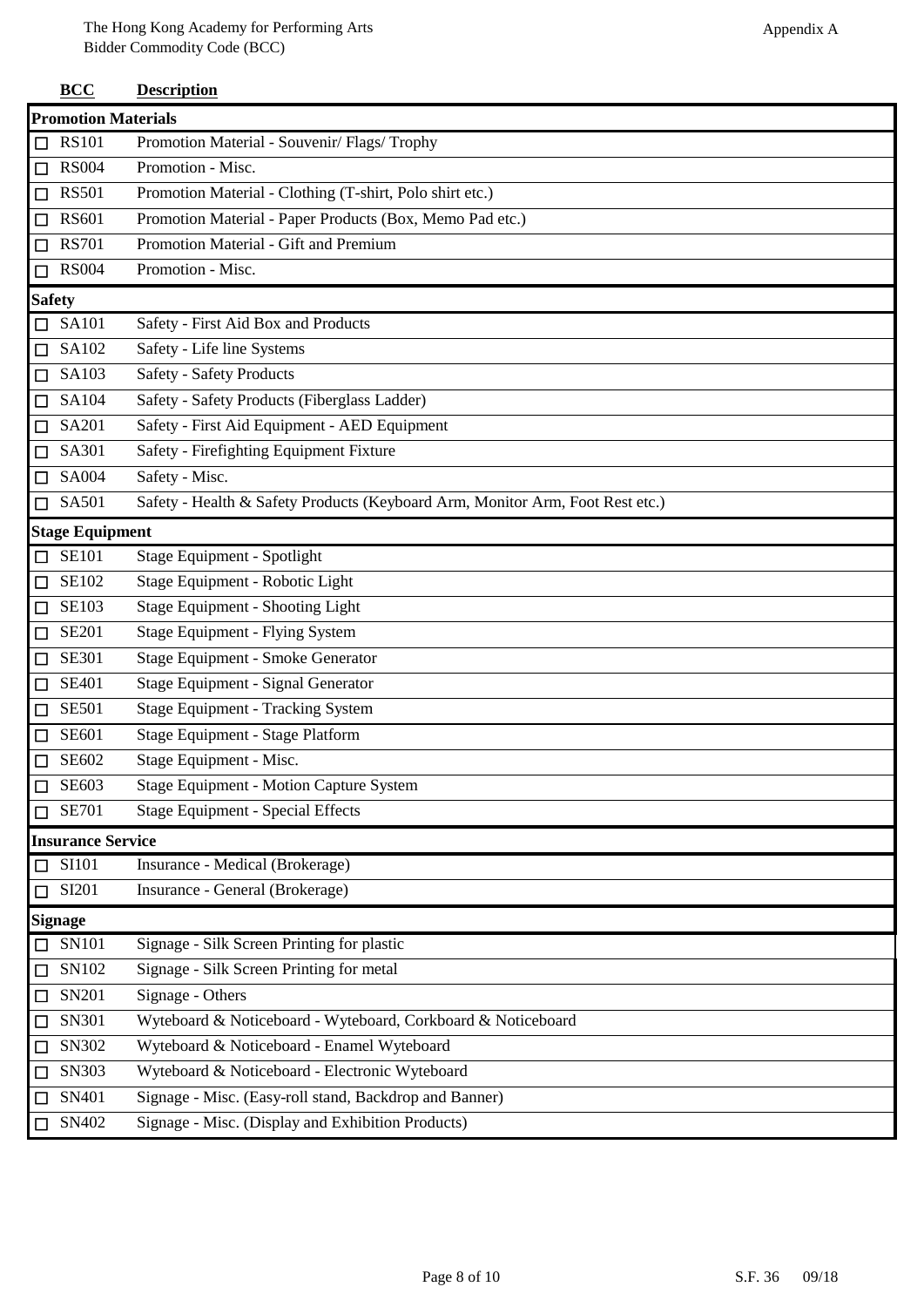|        | <b>BCC</b>                 | <b>Description</b>                                                                   |  |  |  |
|--------|----------------------------|--------------------------------------------------------------------------------------|--|--|--|
|        | <b>Stationery</b>          |                                                                                      |  |  |  |
| $\Box$ | ST201                      | <b>Stationery - Computer Media Supplies</b>                                          |  |  |  |
| $\Box$ | ST202                      | <b>Stationery - Computer Consumable</b>                                              |  |  |  |
| $\Box$ | ST301                      | Stationery - General                                                                 |  |  |  |
| $\Box$ | ST401                      | Stationery - Paper (Photocopying)                                                    |  |  |  |
| $\Box$ | ST501                      | <b>Stationery - Printing Paper</b>                                                   |  |  |  |
| $\Box$ | ST502                      | <b>Stationery - Marker Paper</b>                                                     |  |  |  |
| $\Box$ | ST503                      | <b>Stationery - Thermal Paper Roll</b>                                               |  |  |  |
| $\Box$ | ST801                      | <b>Stationery - Chop</b>                                                             |  |  |  |
| $\Box$ | ST901                      | <b>Stationery - Arts Material</b>                                                    |  |  |  |
| $\Box$ | ST1001                     | Stationery - Misc. (Diary)                                                           |  |  |  |
|        | <b>Security</b>            |                                                                                      |  |  |  |
| □      | SY001                      | <b>Security - Burglar Alarms</b>                                                     |  |  |  |
| $\Box$ | SY002                      | Security - Detection System                                                          |  |  |  |
| $\Box$ | SY401                      | Security - Book Check Unit                                                           |  |  |  |
| $\Box$ | SY501                      | Security - Safe                                                                      |  |  |  |
| $\Box$ | SY701                      | Security - Patrol System                                                             |  |  |  |
| $\Box$ | <b>SY008</b>               | Security - Misc.                                                                     |  |  |  |
|        | <b>Theatrical Material</b> |                                                                                      |  |  |  |
|        | $\Box$ TM101               | <b>Theatrical Material - Theatre Tools</b>                                           |  |  |  |
| $\Box$ | <b>TM201</b>               | <b>Theatrical Material - Dance Wear</b>                                              |  |  |  |
| $\Box$ | <b>TM301</b>               | Theatrical Material - Screen and Masking                                             |  |  |  |
| $\Box$ | <b>TM401</b>               | Theatrical Material - Make up (Cosmetic)                                             |  |  |  |
|        | <b>Theatre Seating</b>     |                                                                                      |  |  |  |
|        | $\Box$ TH101               | <b>Theatre Seating</b>                                                               |  |  |  |
|        | <b>Handtools</b>           |                                                                                      |  |  |  |
|        | $\square$ TS401            | Handtools - Machine (Cutting, Electronics, Hydraulic, Measuring etc.)                |  |  |  |
| $\Box$ | <b>TS701</b>               | Handtools - General                                                                  |  |  |  |
|        | <b>Video Equipment</b>     |                                                                                      |  |  |  |
| $\Box$ | <b>VE101</b>               | Video Equipment - General                                                            |  |  |  |
| $\Box$ | <b>VE201</b>               | Video Equipment - Professional                                                       |  |  |  |
| $\Box$ | <b>VE202</b>               | Video Equipment - Digital Video Interface, Converter, Capture card and storage media |  |  |  |
| $\Box$ | <b>VE501</b>               | Video Equipment - LCD Projector, Screen, Visualizer, installation work               |  |  |  |
| $\Box$ | <b>VE601</b>               | Video Equipment - Accessories                                                        |  |  |  |
| $\Box$ | <b>VE701</b>               | Video Equipment - Photographic Equipment and Supplies                                |  |  |  |
| $\Box$ | <b>VE801</b>               | Video Equipment - Supplies and Installation Work                                     |  |  |  |
| $\Box$ | <b>VE901</b>               | Video Equipment - Misc.                                                              |  |  |  |
| $\Box$ | <b>VE902</b>               | Video Equipment - Misc. - Video Component                                            |  |  |  |
| $\Box$ | <b>VE1001</b>              | Video Equipment - Video and Audio Conferencing                                       |  |  |  |
|        | $\Box$ VE1101              | Video Equipment - Virtual Reality                                                    |  |  |  |
|        | <b>Vehicle</b>             |                                                                                      |  |  |  |
| $\Box$ | <b>VH101</b>               | Vehicle - Van/Lorry                                                                  |  |  |  |
| $\Box$ | <b>VH201</b>               | Vehicle - Private                                                                    |  |  |  |
| $\Box$ | <b>VH301</b>               | Vehicle - Accessories                                                                |  |  |  |
| $\Box$ | <b>VH401</b>               | Vehicle - Misc.                                                                      |  |  |  |